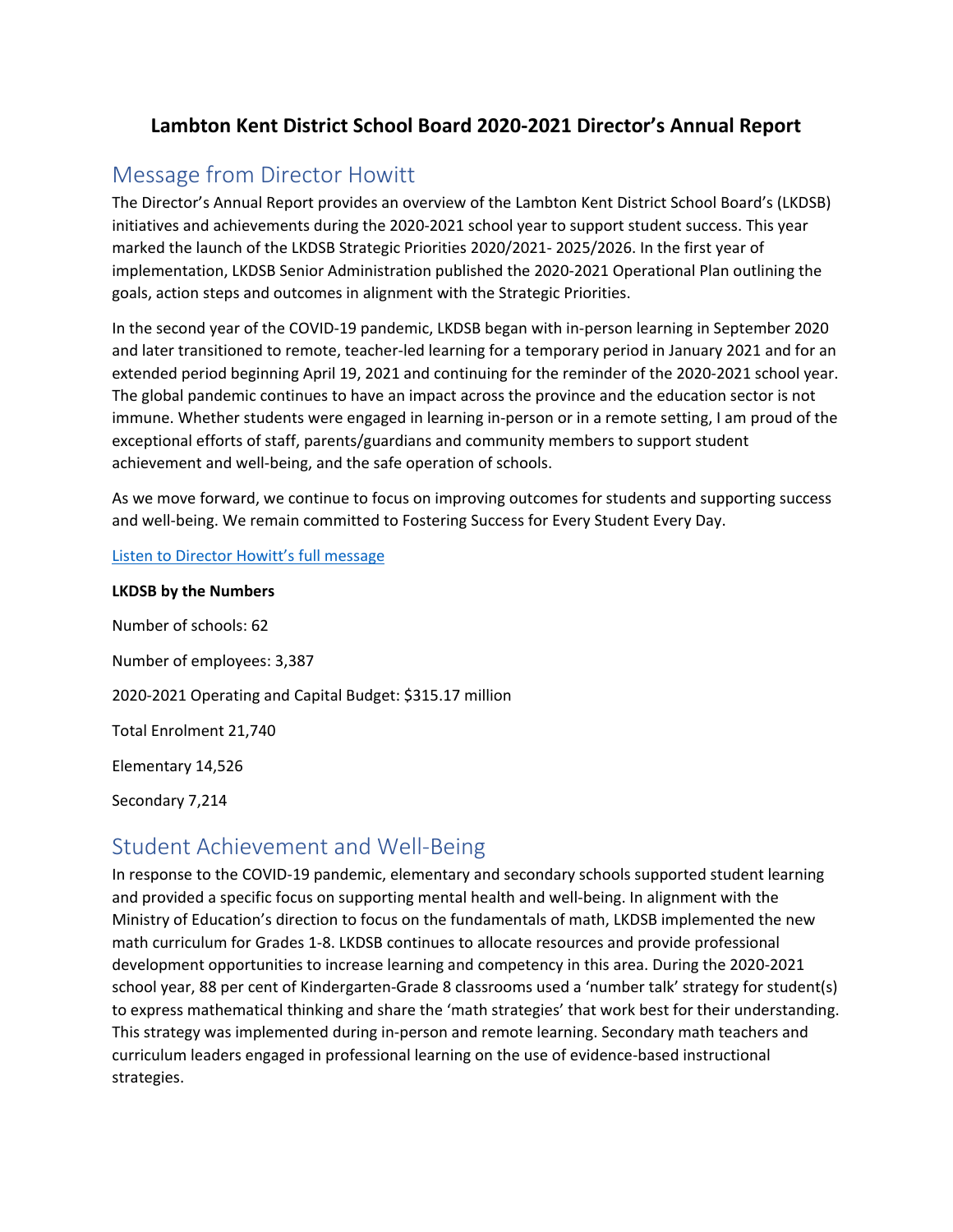During remote learning periods, LKDSB educators used [a variety of online learning tools](https://www.lkdsb.net/Board/BoardMeetings/2021%20Board%20Meetings/January%2026%2c%202021%20Regular%20Board%20Agenda%20Posted.pdf) to deliver effective programming for students.

### **Virtual Learning at Home**

During the 2020-2021 school year, LKDSB established a Virtual Learn at Home Elementary School and a Virtual Learn at Home Secondary School for students who were engaged in remote, teacher-led learning. Real-life learning was a significant focus, as digital platforms mean video conferencing can go anywhere – from the students' kitchen or backyard to virtual field trips and guest speakers. The virtual learning format also allowed for greater engagement with parents/guardians in student learning. The administrative teams engaged with families, adapted plans, and ensured that our students learn in new ways in this virtual environment.

#### **Graduation Rates**

Preliminary data for 2015-2016 cohort

Four year rate: 71.7% (up from 67.7)

Five year rate: 80.5% (up from 77%)

In 2020-2021, all secondary schools identified potential graduates with incomplete Community Involvement Hours and developed plans to address the graduation requirement.

#### **EQAO Assessments**

Education Quality and Accountability Office (EQAO) assessments for the 2020-21 school year were cancelled, including the Ontario Secondary School Literacy (OSSLT) Test, in response to the COVID-19 pandemic and related school closures. The literacy requirement for students graduating in the 2020- 2021 school year was also waived.

#### **Professional Development to Support Student Learning**

- Elementary school staff participated in 'where to next' feedback professional learning focused on remote and in-person learning with international author John Hattie.
- Elementary and Secondary Program Teams provided on-demand webinars to support educators with using remote learning tools.
- [LK Launch 2021](https://lkelempro.blogspot.com/search/label/LKLaunch) virtual conference was held August 23-27, 2021 and provided professional learning in the areas of Indigenous Education, inquiry-based pedagogy, language learning and math leadership.
- Training to support the implementation of ASPEN Student Information System.
- Secondary math teachers and curriculum leaders engaged in professional learning on the use of evidence-based instructional strategies.
- All staff participated in Ministry of Education Equity and Inclusive Education training. Principal support sessions were held for delivering staff sessions on Human Rights and Equity in Education: Anti-Racism and Anti-Discrimination.
- Book Studies and after-school workshops on Equity and Inclusive Education topics, such as race, anti-oppression, gender identity, Indigenous Education, International Day Against Homophobia, Transphobia and Biphobia, etc. were provided throughout the year.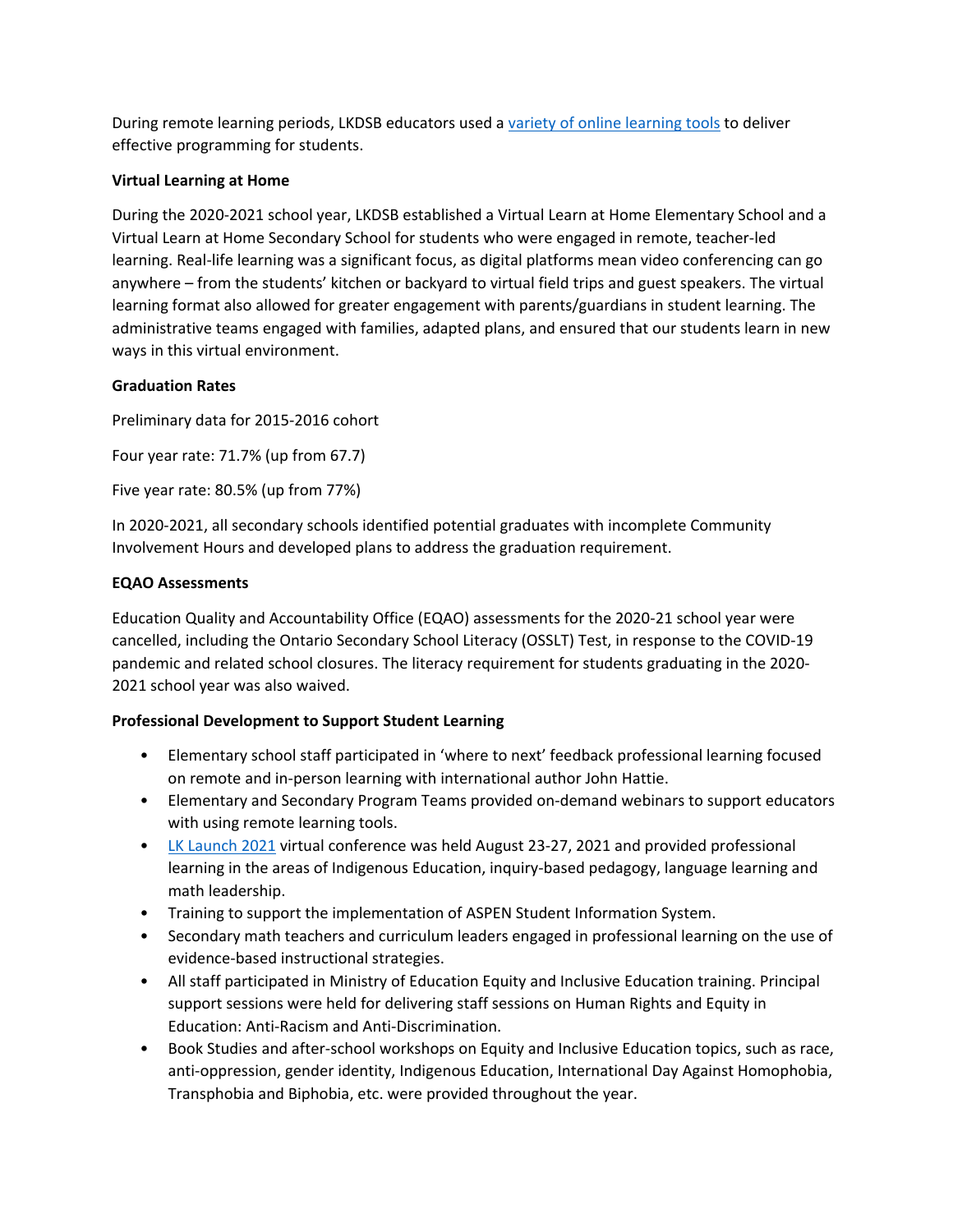#### **Exploring Career Pathways**

Specialist High Skills Major (SHSM) programs are offered at all 12 secondary schools. During 2020-2021, LKDSB students were enrolled in over 600 dual credits with Lambton College in Sarnia and # dual credits with St. Clair College in Chatham/Windsor. Both programs have a retention rate of approximately 87 per cent, with a 91 per cent success rate. More than 15 LKDSB students from Alexander Mackenzie Secondary School in Sarnia and Wallaceburg District Secondary School in Wallaceburg graduated from the [LKDSB Personal Support Worker program](https://www.lkdsb.net/pages/newsitem.aspx?ItemID=454&ListID=1cb83139-1d39-452b-8ab2-b6cfab6c2ba7&TemplateID=Announcement_Item#/=) in June 2021. The Personal Support Worker Program consists of more than 700 hours of theoretical and experiential hands-on learning through clinical (coop) work placements in the healthcare field. Students enrolled in the program earn credits toward their Ontario Secondary School Diploma and the Personal Support Worker Certificate concurrently. Students graduating from the LKDSB Personal Support Worker Program are industry-ready and able to support a growing need in the community for health care supports.

Grade 11 and 12 students are engaged in SHSM Programs, including construction, health & wellness, hospitality, manufacturing, arts & culture, transportation, horticulture, information, and agriculture.

#### **Summer Learning**

During July 2021 there were several learning opportunities for students to lift their learning as the Summer Learning Program grew significantly. The student learning opportunities focused on Primary Reading, Junior Math, Intermediate Math, and Elementary French. The learning took place online with Google Meet video conferencing, and the learning was hands-on, relevant, and supported schools across the district[. Read a report on the 2021 Elementary Summer Programs \(page 50\).](https://www.lkdsb.net/Board/PoliciesRegulations/Policies/Public%20Agenda%20Package%20Sept.%2028%202021.pdf)

Secondary Summer Semester Despite the pressures involved with responding to the COVID-19 impacts on the education field, LKDSB continues to be a leader in offering an expanded Summer Learning Program for its own students in both face-to-face settings and online. Working with the Ontario E-Learning Consortium (OELC), it has also provided online learning opportunities for students from other boards. In total, 1,022 students completed the program and were supported by 99 staff members. This does not include the social workers or graduation coaches who also supported students during the summer. [Read the report here \(page 20\).](https://www.lkdsb.net/Board/PoliciesRegulations/Policies/Agenda%20Public%20September%2014.pdf)

#### **Supporting Positive Transitions to School**

LKDSB Multidisciplinary Teams provided support to schools and administrative teams to help promote welcoming school environments, a sense of belonging and connections with caring adults. In August, schools provided Junior and Senior Kindergarten students transition supports before school began. More than 150 educators, including Teachers and ECEs, signed up for seven hours each to support JK and SK students entering school.

LKDSB elementary and secondary schools participated in transition work to support all students, including students with significant special education and mental health/well-being needs. The project involved one Educational Assistant, 68 elementary educators and 61 secondary educators. LKDSB Social Workers supported students and families throughout the summer months and this support was extended to include school teams as part of our Transition project. Families, students and school teams have reported that students benefited from this support and experienced success. [Read more about the](https://www.lkdsb.net/Board/PoliciesRegulations/Policies/Public%20Agenda%20Package%20Sept.%2028%202021.pdf)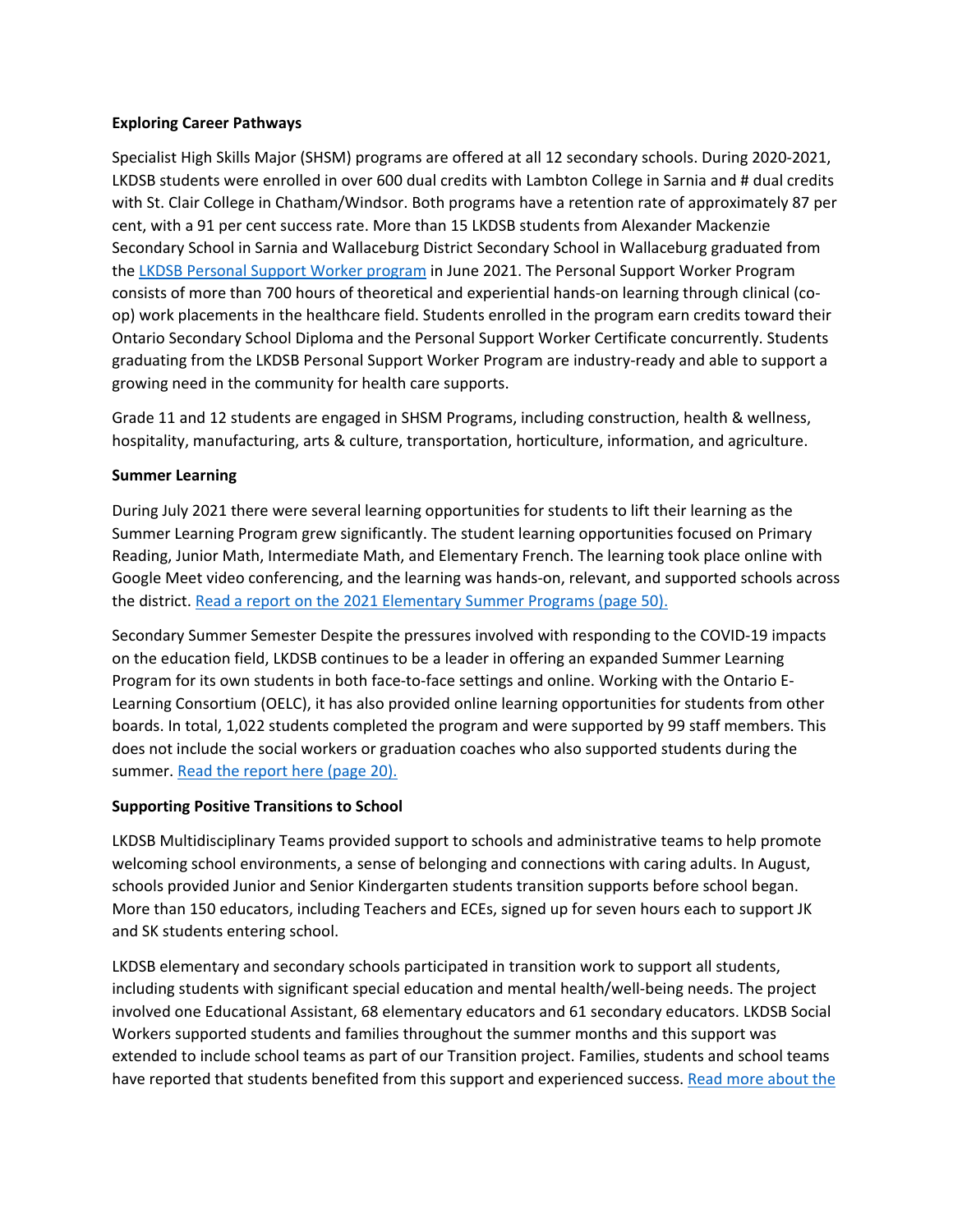[transition supports here \(page 48\).](https://www.lkdsb.net/Board/PoliciesRegulations/Policies/Public%20Agenda%20Package%20Sept.%2028%202021.pdf) Additional information about mental health and well-being supports for students, parents/guardians and caregivers i[s available here.](https://www.lkdsb.net/Board/Community/MentalHealth/Pages/default.aspx#/=)

# Equity and Inclusive Education

An Inclusive Diversity Newsletter was initiated in November 2020. This monthly newsletter provides information and insights into current issues and topics, as well as highlights the work that is being done with students and staff across the system. Secondary English Curriculum Leaders embarked on a critical review of literature resources currently used in Grade 9-12 English courses to support anti-oppressive and anti-racist perspectives.

## **International Day Against Homophobia, Transphobia and Biphobia**

As supported by LKDSB Trustees during the May 26, 2020 Board Meeting, LKDSB joins organizations globally in recognition of the International Day Against Homophobia, Transphobia and Biphobia [\(IDAHOTB\)](https://www.lkdsb.net/Lists/Announcements/DispForm.aspx?ID=435#/=) on May 17 to celebrate sexual and gender diversities and draw attention to the discrimination and violence experienced by LGBTQ+ people. This date will continue to be observed within LKDSB schools annually. Information and workshops for staff were provided prior to the recognition of the International Day Against Homophobia, Transphobia and Biphobia.

## **Black History/African Heritage Month**

Black History is annually celebrated during the month of February, but the role of African Canadians in our history and society is embedded in LKDSB curriculum throughout the year. In recognition o[f Black](https://www.lkdsb.net/Board/Community/EquityInclusiveEducation/Pages/Black-Heritage.aspx#/=)  [History/African Heritage Month,](https://www.lkdsb.net/Board/Community/EquityInclusiveEducation/Pages/Black-Heritage.aspx#/=) LKDSB is committed to recognizing the historically erased role of Black Canadians in our history and society and its focus for February 2021 was Black Lives Matter.

# Building Trusting Relationships

## **Indigenous Education**

In partnership with the four First Nations within its catchment area, Aamjiwnaang First Nation, Eelŭnaapéewi Lahkéewiit (Delaware Nation), Kettle & Stony Point First Nation, and Bkejwanong (Walpole Island) First Nation, LKDSB is building capacity and encouraging further understanding and education about Indigenous ways of knowing, world views and histories. LKDSB is committed to promoting the success and well-being of self-identified Indigenous students. [Information was shared](https://www.lkdsb.net/pages/newsitem.aspx?ItemID=448&ListID=1cb83139-1d39-452b-8ab2-b6cfab6c2ba7&TemplateID=Announcement_Item#/=)  [throughout the system](https://www.lkdsb.net/pages/newsitem.aspx?ItemID=448&ListID=1cb83139-1d39-452b-8ab2-b6cfab6c2ba7&TemplateID=Announcement_Item#/=) regarding the tragic discovery of unmarked graves at the sites of former residential schools and the ongoing intergenerational trauma and harm caused by the residential school system and settler colonialism. As an education system, we know that we play an important role in promoting and supporting Indigenous rights, histories, knowledge, cultures, and perspectives.

LKDSB recognized Orange Shirt Day on September 30, 2020 to acknowledge and honour the survivors of residential schools, as well as the children and young people who never returned home. LKDSB commemorate[d Treaties Recognition Week](https://www.lkdsb.net/Lists/Announcements/DispForm.aspx?ID=386#/=) on November 2-6, 2020 to promote education and awareness about treaty rights and treaty relationships between Indigenous and non-Indigenous people in Ontario. On June 21, 2021, LKDSB recognize[d National Indigenous Peoples Day](https://www.lkdsb.net/Lists/Announcements/DispForm.aspx?ID=445#/=) and celebrated its 25th anniversary through events and activities encouraging students and staff to learn more about the diversity of Indigenous culture and history.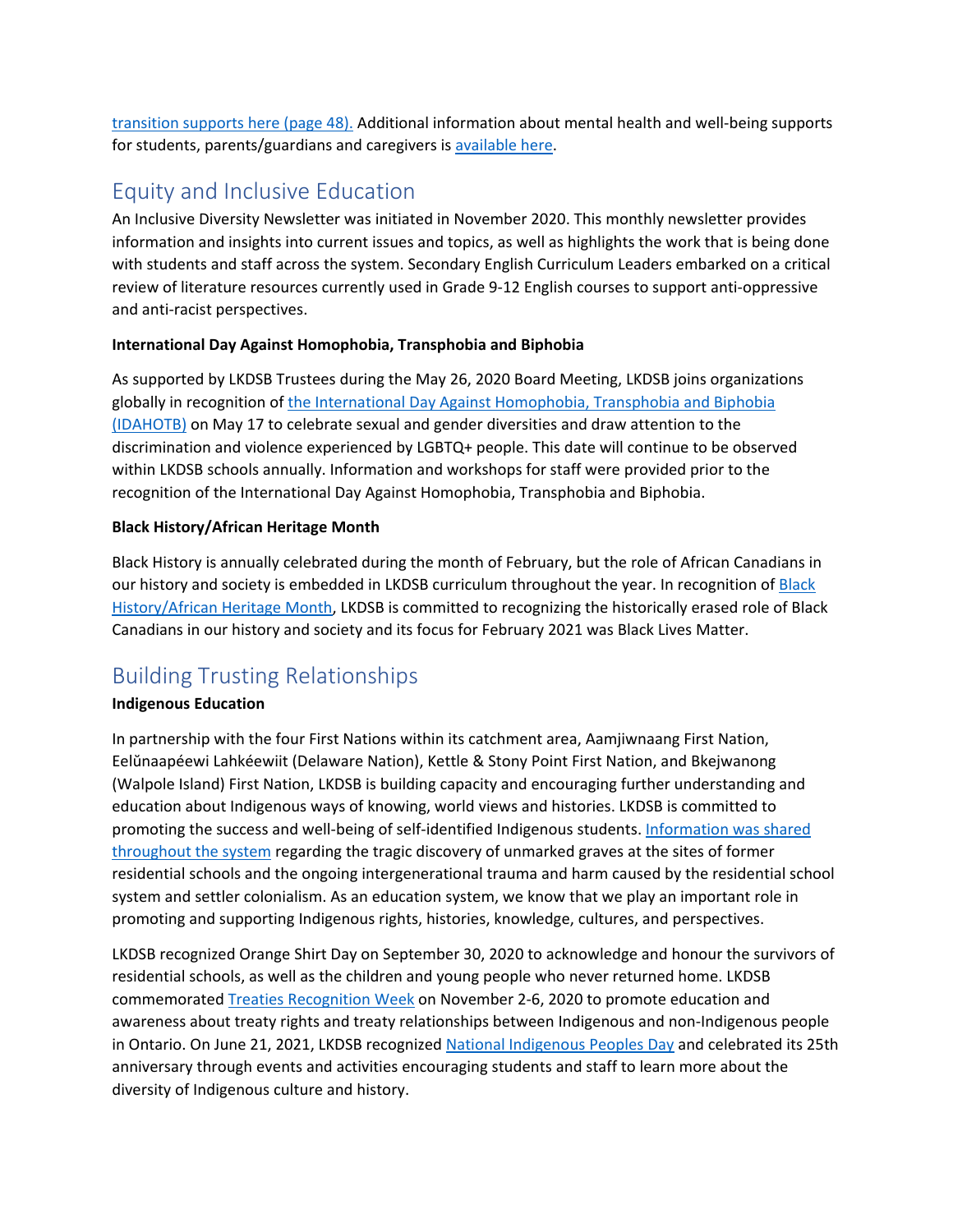#### **Student Senate**

Student Senators worked closely with the Student Trustees to provide a broad perspective on issues that face students in LKDSB schools. Student mental health is an ongoing focus for the Student Senate. During the 2020-2021 school year, Student Senators created [videos](https://www.lkdsb.net/Board/Community/MentalHealth/videos/Pages/default.aspx#/=) to share social-emotional information and supports from School Mental Health Ontario.

#### **Parent Involvement Committee**

The LKDSB Parent Involvement Committee meets four times annually and involves parent/guardian representatives from Chatham-Kent and Sarnia-Lambton school communities, as well as Public Health representatives, Trustees and LKDSB Administration. School Councils also provide an important connection between school staff, parents/ guardians, Home and School Associations and other parent/ guardian groups that may be active within the school community. On November 17, 2020, the LKDSB Parent Involvement Committee hosted an online conference with Dr. Karyn Gordon. The topic was Building Confidence and was attended virtually by 166 participants. LKDSB received a lot of positive feedback about the content and the virtual platform, which allowed many families to participate.

Throughout the school year, LKDSB shared academic and COVID-19 related updates with parents/ guardians through its [website](https://www.lkdsb.net/Board/Community/PublicHealth/parent-guardian-resources/Pages/default.aspx#/=) and by direct messaging by phone and email.

#### **Safe Schools**

LKDSB continues to work with Chatham-Kent and Lambton Public Health, law enforcement and legal officials to support schools with health promotion; education and awareness; bullying awareness and prevention; cyber safety and responsible digital citizenship; and promoting safe and healthy school communities.

#### **Staff Newsletter**

To stay connected with LKDSB staff throughout the school year, the Director's Office distributed a Staff Newsletter to communicate information, resources and professional development opportunities to staff.

## Business and Operations

#### **2020-2021 Budget**

LKDSB is committed to fiscal responsibility and sustainability, while also maintaining quality educational programming and positive learning experiences for students. LKDSB had a total operating and capital budget of \$315.17 million in 2020-2021.

#### [LKDSB 2020-21 Budget](https://www.lkdsb.net/Board/BudgetFinance/Documents/2020-21%20Budget%20Information.pdf)

- Salaries \$190,364,161
- Supplies Services/Other \$44,965,969
- Benefits \$32,281,206
- Capital Projects/Equipment \$27,060,009
- Amortization and School Generated \$20,502,083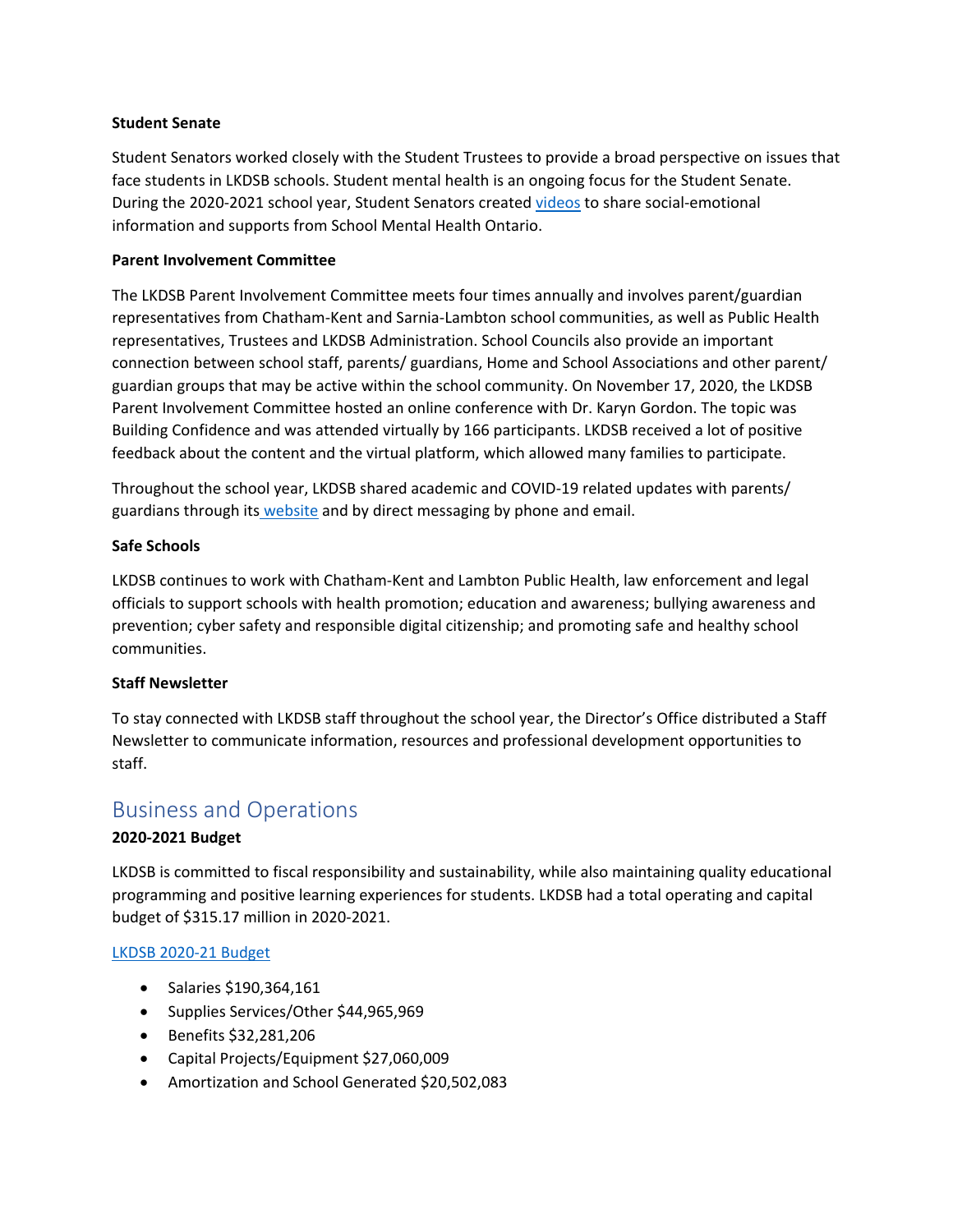#### **Capital Improvement Projects**

The Business Department implemented Questica capital planning module for use by the Plant and Maintenance department to track capital projects. Chatham Kent Secondary School The renovation and expansion project is ongoing and will improve school facilities and upgrade equipment, as well as expand the cafeteria, refresh the façade and expand the busing zone. Great Lakes Secondary School Construction on the new addition, which includes an auditorium, Indigenous Learning Centre and music rooms was completed in the 2021-2022 school year. Wallaceburg District Secondary School The new student hub supporting before- and after-school programs includes a lounge and kitchen space, three private offices for use by community organizations and consultants, and a food, clothing and supplies pantry. Outside, there is a new hard surface play area with a basketball court, four square courts, shade structure and an equipment shed.

#### [Read the 2021 Capital Plan](https://www.lkdsb.net/Board/AccommodationReview/Documents/Capital%20Plan%202021%20-%20V4%20FINAL%20VERSION.pdf)

[See a list of LKDSB Capital Projects](https://www.lkdsb.net/Pages/newsitem.aspx?ItemID=461&ListID=1cb83139-1d39-452b-8ab2-b6cfab6c2ba7&TemplateID=Announcement_Item#/=) - Investing in Canada Infrastructure Program

#### **Technology to Support Student Learning**

To support the transition to remote learning during the school closures due to the COVID-19 pandemic, families were invited to register to borrow devices to use at home to access learning and Information Technology staff prepared the devices for elementary and secondary students based on requests. Distribution of devices to students continued throughout the school closure period on an as needed basis. To support the mobility of school secretarial staff, laptops were provided to school secretarial staff to enable remote working capabilities. There were no impacts to the student device ratio as a result of meeting this distribution.

#### **Student Information System Implementation**

The LKDSB Information Technology Department led the implementation of the new ASPEN Student Information System in the 2020-2021 school year. This is a central piece of software for school boards that is required to generate report cards, register attendance, provide demographics, etc. Staff have been provided with ongoing training on the new ASPEN system.

#### **Contract Negotiation**

Throughout the 2020-2021 school year, contract negotiations continued to be an ongoing focus for LKDSB, including Elementary Teachers' Federation of Ontario (ETFO); Occasional Teachers of the Elementary Teachers' Federation of Ontario; and Ontario Secondary School Teachers' Federation (OSSTF). Collective agreements were ratified with ETFO Lambton Kent Teacher Local in December 2020 and OSSTF District 10 in November 2020. Contract negotiations remained ongoing for the Occasional Teachers of the Elementary Teachers' Federation of Ontario during the 2020-2021 school year.

#### **Health and Safety**

The health and safety of students, staff and visitors to LKDSB buildings is a top priority. LKDSB is committed to openness and transparency regarding the health and safety of its facilities. Annual staff health and safety training includes: first aid training; ladder training; slips, trips and falls; asbestos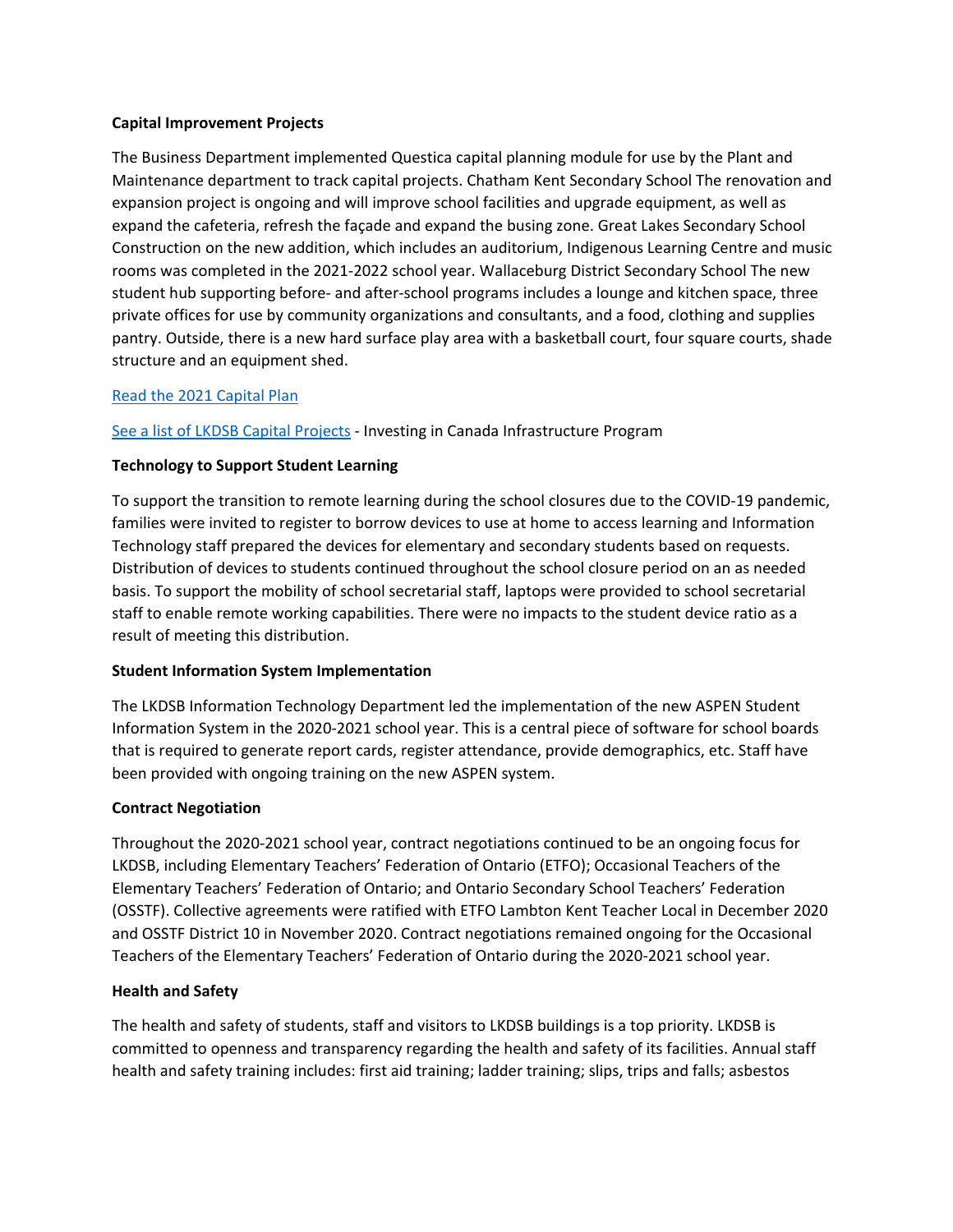awareness; and mould awareness. Health and safety procedures from the Ministry of Education and LKDSB, including COVID-19 procedures, were provided to staff to support the safe operation of schools.

#### **Our Schools**

Elementary Schools

- A.A. Wright Public School
- Aberarder Central School
- Bosanquet Central Public School
- Bridgeview Public School
- Brigden Public School
- Bright's Grove Public School
- Brooke Central Public School
- Cathcart Boulevard Public School
- Colonel Cameron Public School
- Confederation Central School
- Dawn-Euphemia Public School
- Dresden Area Central School
- East Lambton Elementary School
- Errol Road Public School
- Errol Village Public School
- Grand Bend Public School
- Gregory Drive Public School
- H. W. Burgess Public School
- Hanna Memorial Public School
- Harwich Raleigh Public School
- High Park Public School
- Hillcrest Public School
- Indian Creek Road Public School
- King George VI Public School Chatham
- King George VI Public School Sarnia
- Kinnwood Central Public School
- Lakeroad Public School
- Lambton Centennial Public School
- Lansdowne Public School
- London Road School
- McNaughton Avenue Public School
- Merlin Area Public School
- Mooretown-Courtright Public School
- Naahii Ridge Elementary School
- P. E. McGibbon Public School
- Queen Elizabeth II Public School Chatham
- Queen Elizabeth II Public School Petrolia